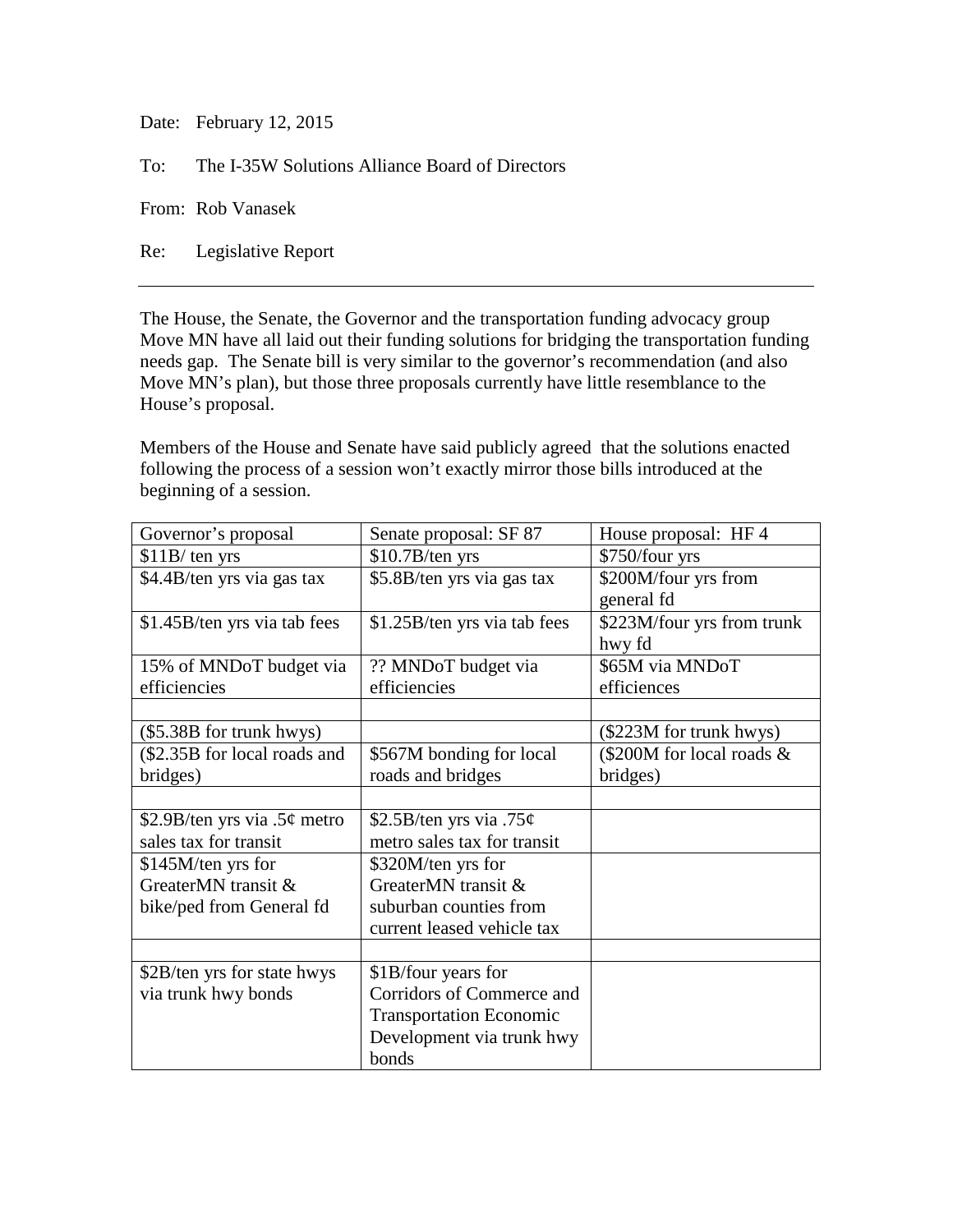### **Governor's (and Senate's similar) Proposal**

The governor highlighted his transportation proposal the day before including it and its details encapsulated within the rest of his budget released late last month.

He recommends raising about \$6B for roads and bridges over the next decade via a 6.5 percent wholesale sales tax, and raising tab fees. The governor and MNDoT state there is a \$6B gap between needs and revenues over the next ten years.

The governor's transportation proposal is being sold as costing an average rural Minnesota driver \$15/month and an average metro driver \$24 month under the fully implemented plan.

The recommendations' rationale is that preservation and improvement of the current system cannot be done with current funding levels and that congestion levels, the infrastructure itself, and our region's economy will deteriorate without additional investment.

\$4B is said to be for preservation and modernization and \$2B is slated for strategic expansion to accommodate expected population growth.

The metro-wide sales tax of .5% (.75% called for in the Senate bill) is expected to fund around 20 new transit-ways, mostly suburban focused BRT.

### **House Proposal**

The House proposal has no new taxes, and allocates \$200M general fund dollars and around \$500M unreserved trunk highway funds to a four year \$750M plan that includes bonding.

The House points out that 33 other states prioritize roads and bridges by utilizing general fund dollars.

There is also not a consensus on the transportation needs funding gap. Chair Kelly has said he understands the needs gap ranges from \$2.5B to \$10B depending on the source. Chair Kelly currently fails to see the need for additional revenue, but also shared that there is a committee process and everyone is working on solutions for our transportation problems. He is waiting to see the governor's bill language.

The House Chair stated that Commisioner Zelle believes there is up to \$55M in efficiencies possible (an example given was by building bridges straight and not curved on 610, they were able to save \$20M), which exceeded the House's initial expectations.

Chair Kelly has said they may try to do something smaller now by putting a budget together for the short term and then return to focus on the longer time horizon needs next year.

Just yesterday, some potential ideas were shared by the Speaker at a forum such as potentially bringing the MNDoT's operations budget and the State Patrol operations